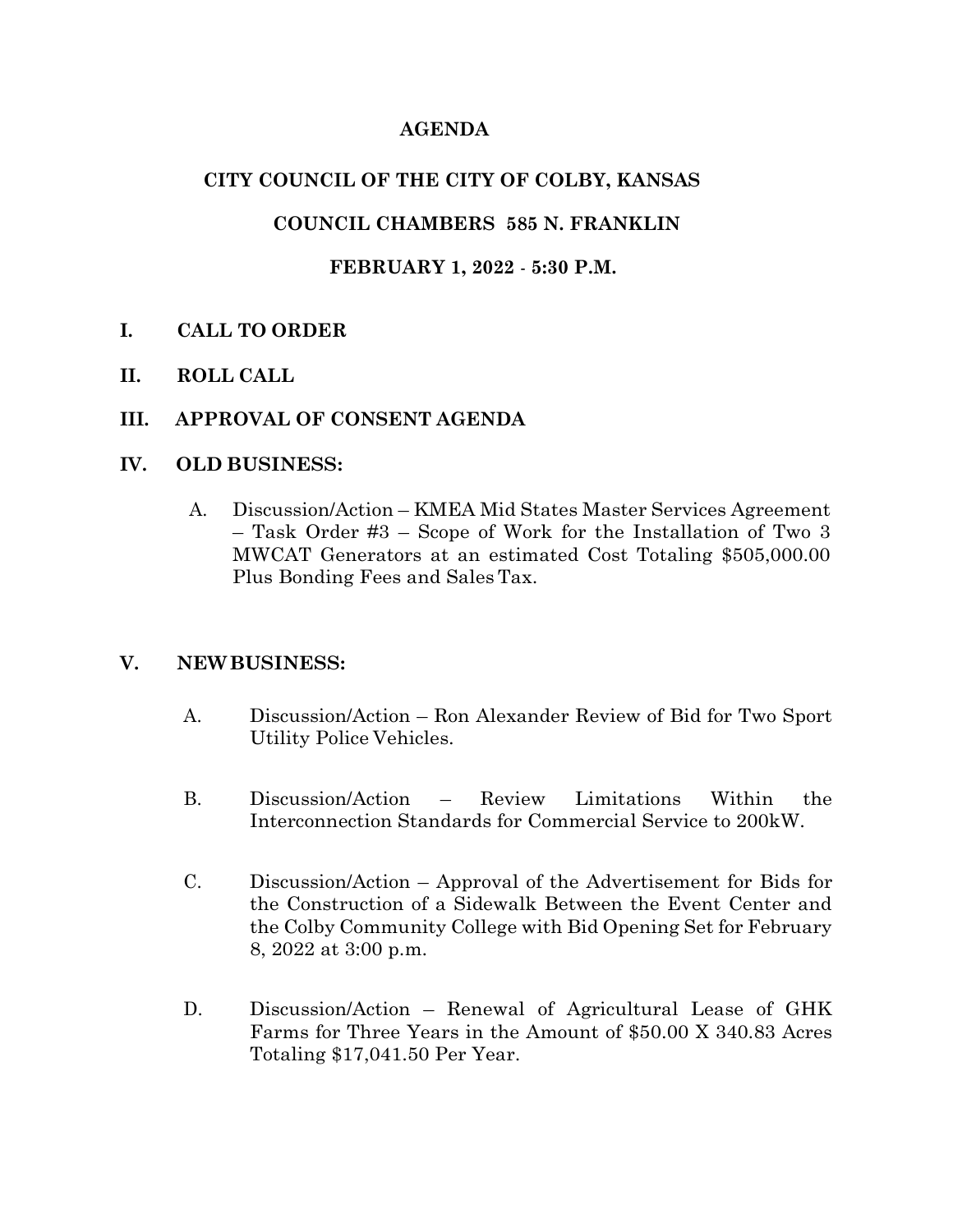- E. Discussion/Action Renewal of Agricultural Lease of Barbwire S. Farms for a Term of Three Years in the Amount of \$50.00 X 144 Acres Totaling \$7,200.00 Per Year.
- F. Discussion/Action Approval of Hangar Lease for 39North LLC/Brice Barton for a Single Engine Space in the City Hangar A-3.
- G. Discussion/Action Strategic Planning Next Steps.

#### **VI. REPORTS AND DISCUSSIONS:**

- A**.** Discuss Placing an Enclosure Over the Stairs on the South Side of the Event Center.
- B. Discuss Broadening the Area in Search of New/Used Vehicles.
- C. Moving Forward on the Demolition of Community Building.